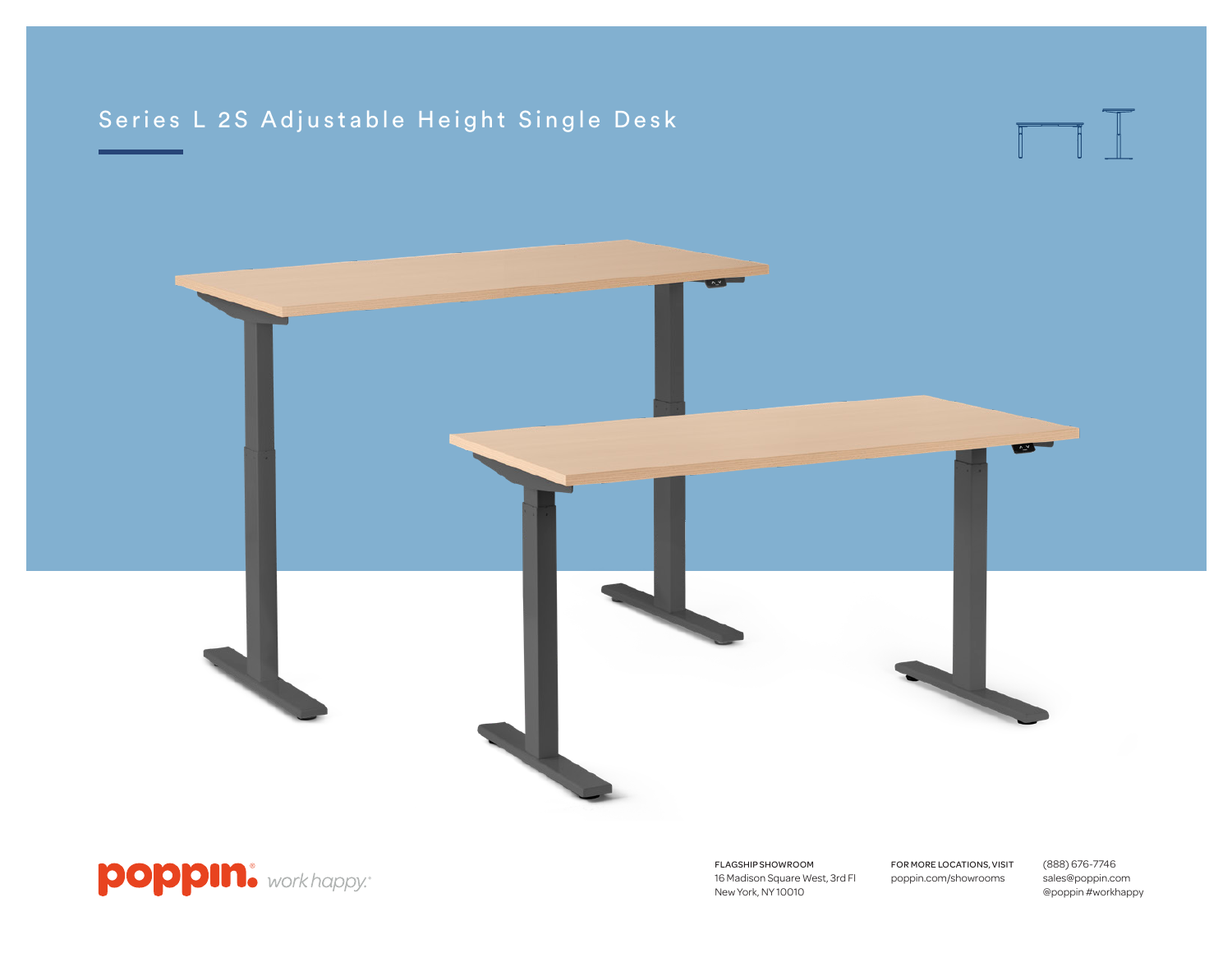



## SERIES L 2S ADJUSTABLE HEIGHT SINGLE DESK

The Series L 2S Adjustable Height Standing Desk is the 2-stage Sit/ Stand solution for the modern workspace. Designed to provide an essential range of heights, it allows you the flexibility to transition from sitting to standing in seconds. With thoughtful details and modern design, it fits seamlessly into the rest of the Poppin Furniture collection...and it also stands on its own.

### **Bells + Whistles**

- The electronic control handset positions the Series L 2S's work surface at any height between 29" and 48" to get your keyboard at the optimal ergonomic level
- The core range of motion supports multiple uses, from short table to standing desk for someone up to 6'1"
- With electric legs traveling at 1.4" per second at a noise level below 50dB, you can quickly and quietly move up and down
- Desk bases can support and lift up to 250 pounds
- Simply plug the desk base into a standard 15A outlet
- Leave your latte: the laminate tops are stain-resistant and easy to clean
- The Series L Desk System has achieved Indoor Advantage Gold Certification
- Meets the durability standards for the commercial office industry (BIFMA)
- Designed by Poppin in NYC



**Contact Us** (888) 676-7746 sales@poppin.com poppin.com/showrooms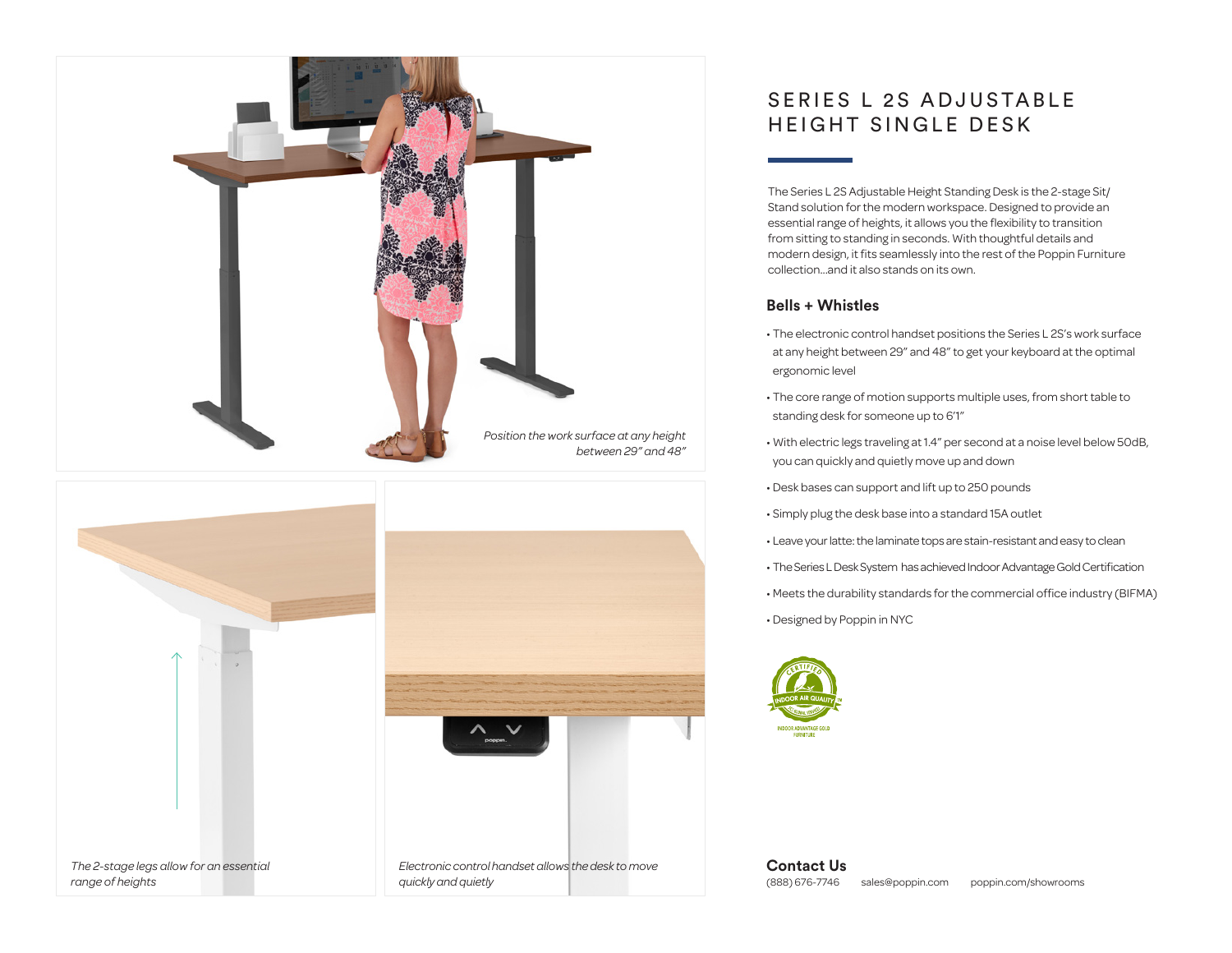

## PRIVACY + POWER

From integrated power systems to cable management solutions, our Series L accessories let you customize your standing desk to meet all the needs of busy teams.



#### **1. PRIVACY + MODESTY PANELS**

Find more personal space in the open office with our pinnable or translucent Privacy and Modesty Panels.



#### **2. POWER POINTS OUTLET**

Add outlets at your fingertips for full power and USB charging whenever you need it. Clamp it to the desk edge and plug into the 4-Trac Electrical System (sold separately) installed in the Power Tray.



#### **3. POWER STRIP**

A power strip minimizes the number of power cords extending from the desk surface into the Power Tray, ensuring less mess and risk of entanglement as the desk moves. Mounting screws included.



#### **4. SERIES L CABLE HIDEAWAY**

Designed to fit under our Series L Desk Top, the Cable Hideaway is an elegant way to reduce visual clutter and hide all your loose cables. Mounting screws included.



#### **5. MEMORY CONTROL HANDSET**

Upgrade your Series L 2S handset to a digital LED display with four memory buttons to program your preferred heights.



#### **6. CABLE MANAGEMENT COLUMN**

Our Cable Management Column is designed to channel multiple cables to create a clean look and minimize cord clutter. The column works best with Series L Single Desks and the Series L Corner Desk.